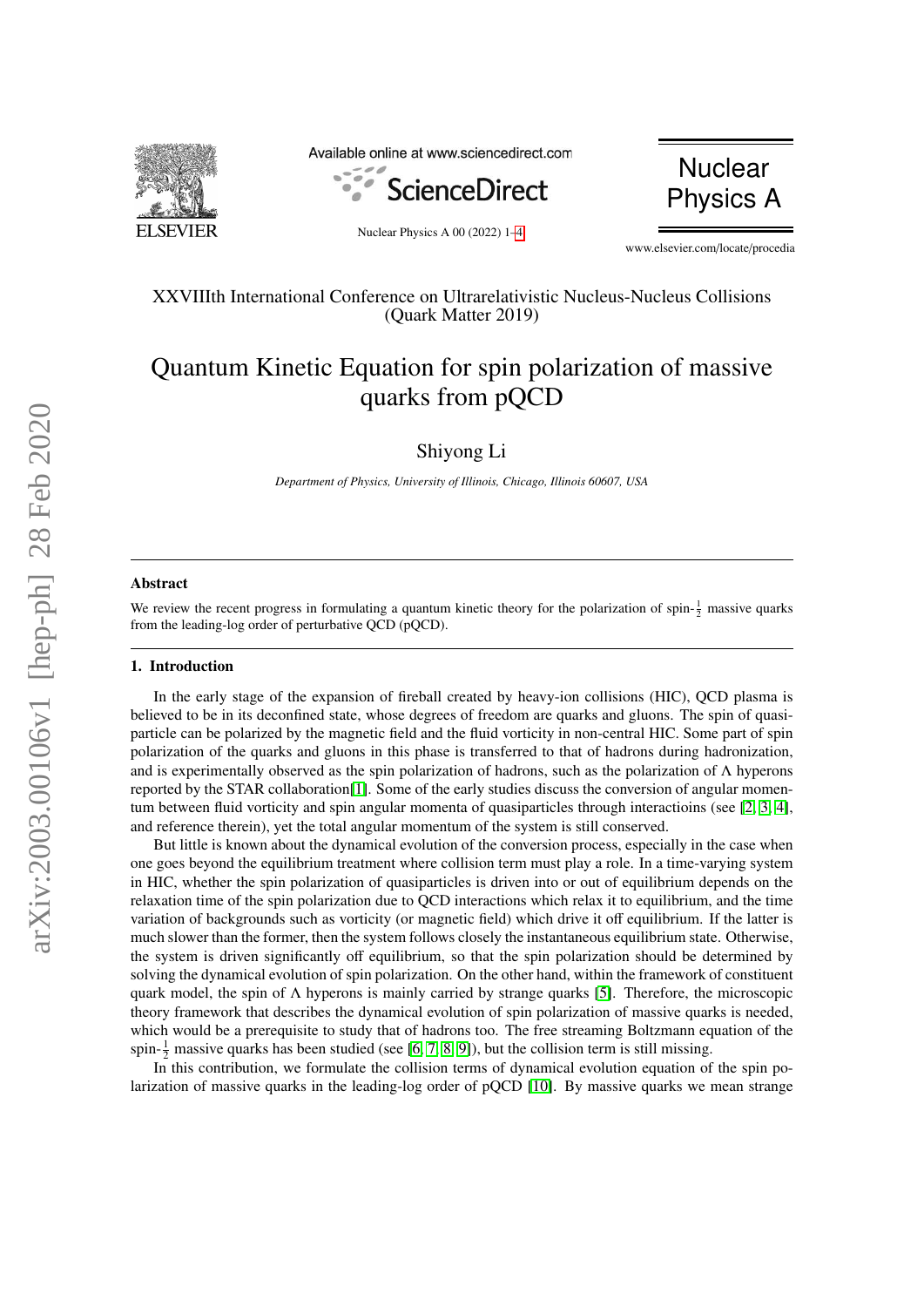quarks or more massive quark species. Therefore, it is reasonable to justify that quark mass is of the order of hard scale,  $m \ge m_D \sim gT(g$  is the QCD coupling constant)<sup>[1](#page-1-0)</sup>. The similar study of relaxation time for spin polarization of strange quarks is provided in [\[11\]](#page-3-11). See [\[12\]](#page-3-12) for new development.

#### 2. Time evolution of spin density matrix in Schwinger-Keldysh formalism

#### *2.1. Spin density matrix*

The evolution equation of spin density matrix  $\hat{\rho}$  of a massive spin- $\frac{1}{2}$  quark should satisfy the "Lindblad ation" equation"

$$
\frac{\partial \hat{\rho}}{\partial t} = -\frac{i}{\hbar} [H_{\text{eff}}, \hat{\rho}] - \Gamma \cdot \hat{\rho}, \qquad (2.1)
$$

 $\frac{\partial t}{\partial t}$   $\hbar^{12}$   $\epsilon^{12}$ ,  $\epsilon^{13}$ ,  $\epsilon^{14}$ ,  $\epsilon^{15}$ ,  $\epsilon^{16}$ ,  $\epsilon^{17}$ ,  $\epsilon^{18}$ ,  $\epsilon^{18}$ ,  $\epsilon^{19}$ ,  $\epsilon^{19}$ , where the effective one-particle Hamiltonian *H*<sub>eff</sub> in 2-dimensional spin space, from a phenomen of view, takes the form as  $H_{\text{eff}} = -\frac{\hbar}{2}\sigma \cdot (\omega + e\mathbf{B})$ .  $\Gamma$  is the relaxation operator that we aim to study. In general it can be expanded in terms of small vorticity  $\omega$  and magnetic field  $\mathbf{R}$  as  $\Gamma = \Gamma_0 + \Gamma_$ general, it can be expanded in terms of small vorticity  $\omega$  and magnetic field *B* as  $\Gamma = \Gamma_0 + \Gamma_1(\omega, B) + \cdots$ , where  $\Gamma_0$ ,  $\Gamma_1(\omega, \mathbf{B})$  are the zeroth, and first order in  $\omega$  or/and **B**, respectively. As a first step, we present our result for the leading relaxation operator  $\Gamma_0$ , which describes how the initially polarized spin density matrix relaxes to the unpolarized state in the absence of vorticity and magnetic field, and the study of next order  $\Gamma_1$ with the vorticity and magnetic effect is in progress.

A convenient way to study the density matrix  $\hat{\rho}$  in phase space  $(x, p)$  is in the language of Schwinger-Keldysh contour. The position and momentum operators  $(x_{1(2)}, p_{1(2)})$  evolve along the forward or backward time contours(labels by 1 or 2). One can introduce "ra" variables where classical position and momentum are  $\mathbf{x}_r = \frac{1}{2}(\mathbf{x}_1 + \mathbf{x}_2)$ ,  $\mathbf{p}_r = \frac{1}{2}(\mathbf{p}_1 + \mathbf{p}_2)$ , and quantum fluctuation of position and of momentum are  $\mathbf{x}_a = \mathbf{x}_1 - \mathbf{x}_2$ ,  $p_a = p_1 - p_2$ , respectively. Because of  $[x^i, p^j] = 0$ , it allows us to introduce density matrix in phase space as  $\hat{\rho}(\mathbf{r} \cdot \mathbf{n})$ . Due to that  $\mathbf{r}$  is conjugate with  $\mathbf{n}$ , the density matrix in momentum space  $\hat{\rho}(\mathbf{x}_r, \mathbf{p}_r)$ . Due to that  $\mathbf{x}_r$  is conjugate with  $\mathbf{p}_a$ , the density matrix in momentum space  $\hat{\rho}(\mathbf{p}_r, \mathbf{p}_a) = \hat{\rho}(\mathbf{p}_1, \mathbf{p}_2)$  is related to the density matrix in phase space  $\hat{\rho}(\mathbf{r} \cdot \math$ related to the density matrix in phase space  $\hat{\rho}(x_r, p_r)$  by a Fourier (or Wagner) transform

$$
\hat{\rho}(\boldsymbol{x}_r, \boldsymbol{p}_r) = \int \frac{d^3 \boldsymbol{p}_a}{(2\pi)^3} e^{i \boldsymbol{p}_a \cdot \boldsymbol{x}_r} \hat{\rho}(\boldsymbol{p}_r, \boldsymbol{p}_a). \tag{2.2}
$$

Focus our discussion on the density matrix in diagonal momentum space,  $\hat{\rho}(\mathbf{p}_1, \mathbf{p}_2) \sim (2\pi)^3 \delta(\mathbf{p}_1 - \hat{\mathbf{n}})$ <br> $\hat{\rho}(\mathbf{p}_1)$  but we still keen the full spin matrix  $\hat{\rho}(\mathbf{p})$  in the spin space. Or equivalen  $p_2$ ) $\hat{\rho}(\mathbf{p}_1)$ , but we still keep the full spin matrix  $\hat{\rho}(\mathbf{p})$  in the spin space. Or equivalently, It means that we work in the spatial homogeneity system limit, since  $p_a \sim \partial_x$ . The above consideration is justified as long as the spatial gradient is much smaller than the inverse of mean free path of QCD interaction  $l_{mfp}^{-1}$ .

The  $2 \times 2$  spin density matrix in momentum space is defined by

$$
\hat{\rho}(\mathbf{p}) = \frac{1}{2} f(\mathbf{p}) + \mathbf{S}(\mathbf{p}) \cdot \boldsymbol{\sigma},\tag{2.3}
$$

where  $f(p)$  is the particle number distribution and  $S(p)$  is the spin polarization density, the integration of which gives us the total number of quarks and total spin polarization per unit volume.

$$
N = \int \frac{d^3 \mathbf{p}}{(2\pi)^3} f(\mathbf{p}), \quad \mathbf{S} = \int \frac{d^3 \mathbf{p}}{(2\pi)^3} \mathbf{S}(\mathbf{p}). \tag{2.4}
$$

*2.2. Time evolution of the spin density matrix*

The Hamiltonian in one-quark picture<sup>[2](#page-1-1)</sup> is the sum of the free kinetic energy  $H_0$ , and  $H_I$  which is the QCD interaction of quarks with background gluon fields. The interaction Hamiltonian *H<sup>I</sup>* from the field theory Hamiltonian is:

<span id="page-1-2"></span>
$$
H_I = g \int d^3x \,\bar{\psi}(x) \gamma^{\mu} t^a \psi(x) A^a_{\mu}(x) \,, \tag{2.5}
$$

<span id="page-1-0"></span><sup>&</sup>lt;sup>1</sup>Working in this regime justifies the neglecting of quark-gluon conversion process at leading-log order due to the impossibility of soft quark exchange that must be the same species of the incoming massive quark.

<span id="page-1-1"></span><sup>&</sup>lt;sup>2</sup>This reduced one-quark description is justified either by the condition  $m \geq T$  which results in the thermal suppression of Dirac-Fermi statistics or in the early stages of HIC where massive quarks are scare.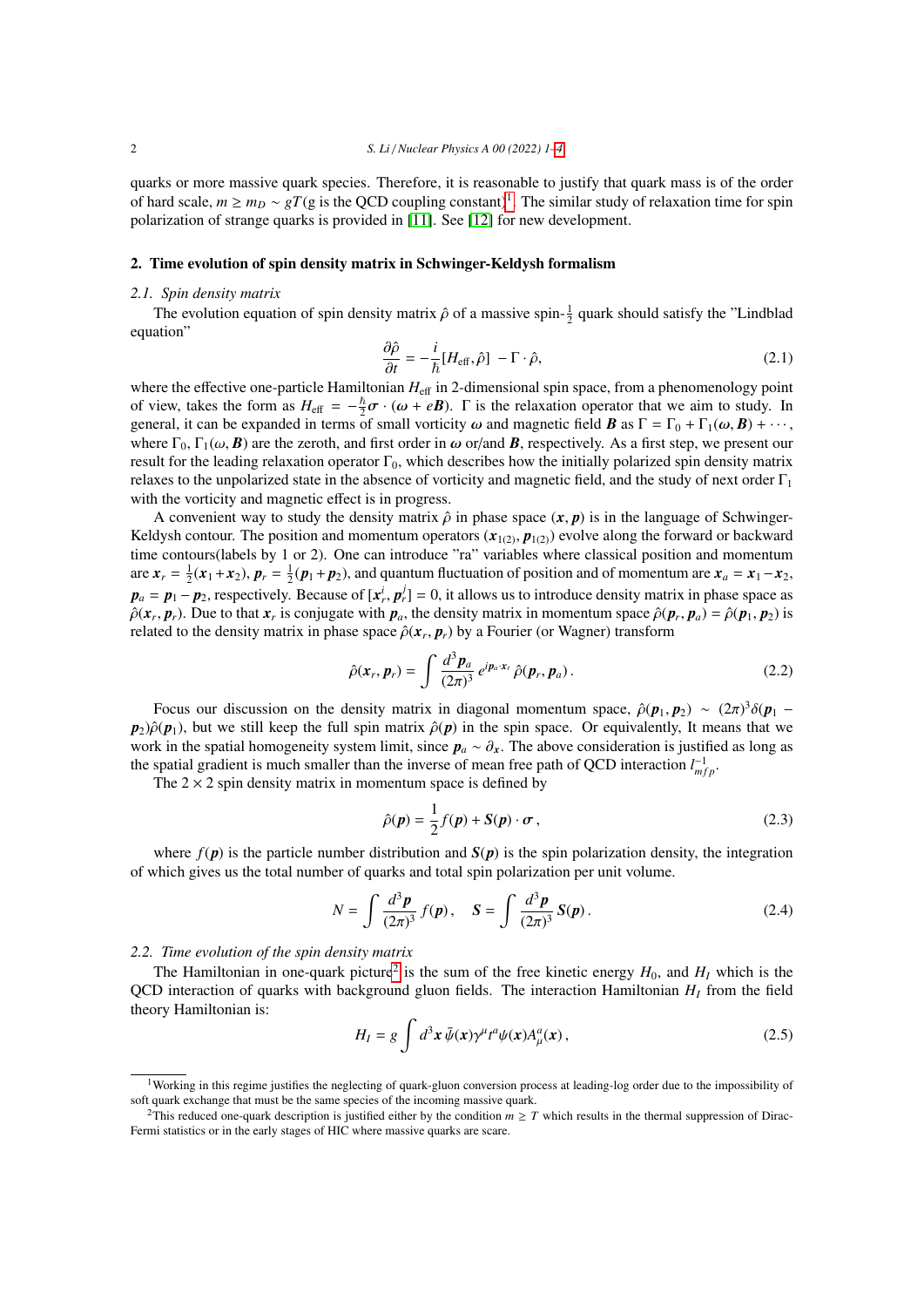

Fig. 1. The "cross" diagram (a) corresponds to one  $H_I$  from  $U_1$  and one from  $U_2$ , and the two "self-energy" diagrams (b) and (c) coming from quadratic expansions in  $H_I$  in each  $U_1$  and  $U_2$  in [\(2.7\)](#page-2-0).

where  $\psi(x)$  is the quark field operator, and  $A^a_\mu(x)$  is the gluon field with color index *a* ( $t^a$  are the color generators). The one-particle interaction Hamiltonian can be obtained from (2.5). generators). The one-particle interaction Hamiltonian can be obtained from [\(2.5\)](#page-1-2).

The time evolution of the density matrix  $\hat{\rho}(t)$  in the Schwinger-Keldysh formalism is:

<span id="page-2-1"></span>
$$
\hat{\rho}(t) = \langle U_1(t, t_0)\hat{\rho}(t_0)U_2^{\dagger}(t, t_0)\rangle_A, \qquad (2.6)
$$

where  $U_{1,2}(t, t_0) = \mathcal{P}e^{-i\int_{t_0}^t dt' H_{1,2}(t')}$  are the unitary time evolution operators with Hamiltonian  $H^{1(2)}$ .<br>The above average  $\langle \ldots \rangle$  involves the thermal correlation functions of gluon fields  $A^{(1)}$  and A

The above average  $\langle \cdots \rangle_A$  involves the thermal correlation functions of gluon fields  $A^{(1)}$  and  $A^{(2)}$  in the Schwinger-Keldysh contours. The thermal average of one point function vanishes  $\langle A^{1(2)} \rangle = 0$ , whereas the thermal average of two-point functions include the one loop Hard Thermal Loop(HTL) gluon self-energy, the cutting of which represents the scatterings with the background thermal particles. Therefore, we have to expand [\(2.6\)](#page-2-1) to the quadratic order of  $H_I$ . Recall that in the interaction picture:  $H_I^{int}(t) = U_0^{\dagger}$  $U_0^{\dagger}(t)H_I(t)U_0(t),$ where  $U_0(t) = e^{-iH_0t}$  is the free evolution. Then we have

<span id="page-2-0"></span>
$$
\hat{\rho}(t) - U_0(t)\hat{\rho}(0)U_0^{\dagger}(t) = \int_0^t dt_1 \int_0^t dt_2 U_0(t) \langle H_I^{\text{int}(1)}(t_1)\hat{\rho}(0)H_I^{\text{int}(2)}(t_2)\rangle_A U_0^{\dagger}(t) \n+ (-i)^2 U_0(t) \int_0^t dt_1 \int_0^{t_1} dt'_1 \langle H_I^{\text{int}(1)}(t_1)H_I^{\text{int}(1)}(t'_1)\rangle_A \hat{\rho}(0)U_0^{\dagger}(t) \n+ (i)^2 U_0(t)\hat{\rho}(0) \int_0^t dt_2 \int_0^{t_2} dt'_2 \langle H_I^{\text{int}(2)}(t'_2)H_I^{\text{int}(2)}(t_2)\rangle_A U_0^{\dagger}(t),
$$
\n(2.7)

The "cross" diagram in Fig.1.(a) is the loss term, which relaxes the spin polarization of massive quarks, whereas the "self-energy" diagram in Fig.1.(b) and (c) are the gain terms. The sum of all three diagrams preserves the total probability. Our result shows that the characteristic relaxation rate of spin polarization of massive quarks is of order  $\alpha_s^2 \log(1/\alpha_s)$ . The log contribution is coming from the t-channal soft gluon exchange with momentum scale from the Debye screening mass  $m \approx aT$  to hard scale T exchange with momentum scale from the Debye screening mass  $m_D \sim gT$  to hard scale *T*.

## 3. Result and Summary

We obtain a separate time evolution equation for the particle number distribution and the spin polarization density in the leading log order of  $g^4 \log(1/g)$ :

$$
\frac{\partial f(\mathbf{p},t)}{\partial t} = C_2(F) \frac{m_D^2 g^2 \log(1/g)}{(4\pi)} \frac{1}{2pE_p} \Gamma_f, \quad \frac{\partial S(\mathbf{p},t)}{\partial t} = C_2(F) \frac{m_D^2 g^2 \log(1/g)}{(4\pi)} \frac{1}{2pE_p} \Gamma_s, \tag{3.8}
$$

where  $\Gamma_f$  and  $\Gamma_S$  are diffusion-like differential operators in momentum space. They are given by:

$$
\frac{\Gamma_f}{2pE_p} = \nabla_{p'} \Big( T(\frac{3}{4} - \frac{E_p^2}{4p^2} + \frac{\eta_p m^4}{4p^3 E_p}) \nabla_{p'} f(p) + p^i \frac{Tm^2}{4p^3 E_p} (\eta_p + \frac{3E_p}{p} - \frac{3\eta_p E_p^2}{p^2}) p \cdot \nabla_p f(p) + \frac{p^i}{2p^2} (E_p - \frac{\eta_p m^2}{p}) f(p) \Big)
$$
\n(3.9)